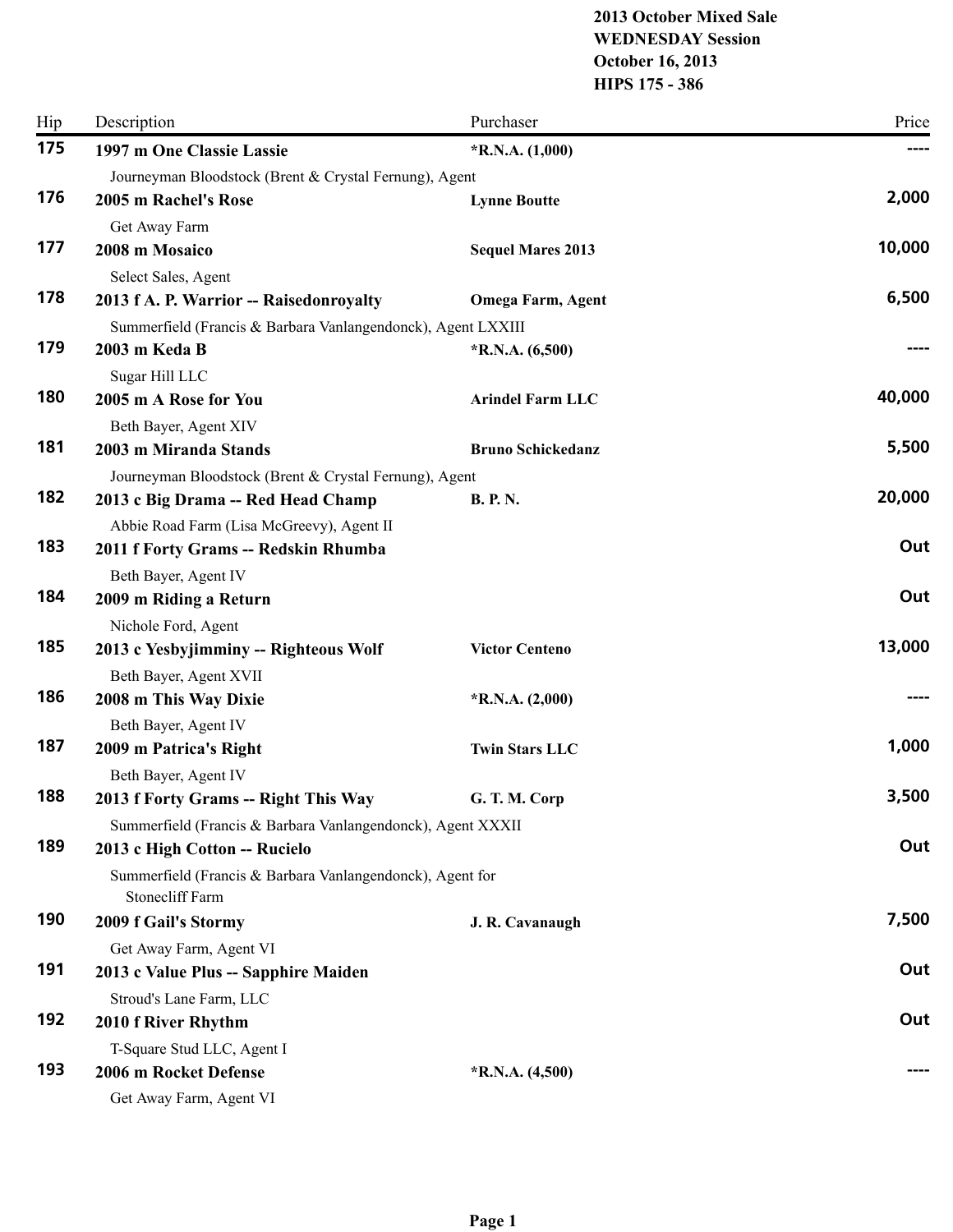| Hip | Description                                                 | Purchaser                     | Price           |
|-----|-------------------------------------------------------------|-------------------------------|-----------------|
| 194 | 2002 m Place Lady                                           |                               | Out             |
|     | Beth Bayer, Agent IX                                        |                               |                 |
| 195 | 2010 f Kitten's Pride                                       | Pegasus T.C., Inc.            | 3,500           |
|     | Casse Sales LLC (Justin Casse), Agent V                     |                               |                 |
| 196 | 2004 m Siber Tour                                           | Julio M. Garriga              | 3,500           |
|     | Get Away Farm                                               |                               |                 |
| 197 | 2013 c Gone Astray -- Sister Ponche                         | <b>Tanner Wingo, Agent II</b> | <b>PS 4,000</b> |
|     | Ends Well, Agent I                                          |                               |                 |
| 198 | 2001 m Right This Way                                       | <b>Prem Birbal</b>            | 1,000           |
|     | Beth Bayer, Agent IV                                        |                               |                 |
| 199 | 2013 f Adios Charlie -- Smart Secretary                     | <b>Samuel Senteno</b>         | 12,000          |
|     | Kaizen Sales (Richard Kent), Agent II                       |                               |                 |
| 200 | 2003 m Satin and Silver                                     | <b>Sharon Biamonte</b>        | 9,000           |
|     | Get Away Farm                                               |                               |                 |
| 201 | 2000 m Can Rianne                                           | $*R.N.A. (3,500)$             |                 |
|     | Woodford Thoroughbreds, Agent                               |                               |                 |
| 202 | 2007 m Zipp Six Fifty                                       | <b>Christy Whitman</b>        | 2,500           |
|     | Thoroughstock, Agent IV                                     |                               |                 |
| 203 | 2012 f Kiss the Kid -- Speedy N Special                     | <b>Francisco Perez</b>        | 11,500          |
|     | TdM Sales (Tristan & Valery de Meric), Agent VII            |                               |                 |
| 204 | 2013 f Repent -- Spellcaster                                | G. T. M. Corp                 | 7,000           |
|     | Summerfield (Francis & Barbara Vanlangendonck), Agent VIII  |                               |                 |
| 205 | 2009 m No Evil Here                                         | $*R.N.A. (7,000)$             |                 |
|     | Journeyman Bloodstock (Brent & Crystal Fernung), Agent      |                               |                 |
| 206 | 2008 m Mothernaturegirl                                     | $*R.N.A. (1,000)$             |                 |
|     | Sharon Biamonte, Agent II                                   |                               |                 |
| 207 | 2013 c J Be K -- Starconi                                   |                               | Out             |
|     | Red Sunset Farm, Agent for William Cauchi                   |                               |                 |
| 208 | 2008 m Cool Vixen                                           | <b>Camelot Acres</b>          | 2,500           |
|     | Crowe's Nest Farm, Inc. (Joanne Crowe), Agent I             |                               |                 |
| 209 | 2008 m Exchange Miss                                        | <b>Twin Stars LLC</b>         | 5,500           |
|     | Kaizen Sales (Richard Kent), Agent X                        |                               |                 |
| 210 | 2005 m It's Me                                              | <b>Bruno Schickedanz</b>      | 1,000           |
|     | Beth Bayer, Agent IV                                        |                               |                 |
| 211 | 2012 c Forty Grams -- Stormy Eyes                           | M. Perez                      | 1,000           |
|     | Summerfield (Francis & Barbara Vanlangendonck), Agent XXXII |                               |                 |
| 212 | 2005 m Stormy Lake (ARG)                                    | <b>Twin Stars LLC</b>         | 1,000           |
|     | Get Away Farm, Agent VI                                     |                               |                 |
| 213 | 2012 f Forty Grams -- Straight A's                          | <b>Ramiro Rosas Medina</b>    | 5,500           |
|     | Summerfield (Francis & Barbara Vanlangendonck), Agent XXXII |                               |                 |
| 214 | 1999 m Charming Paige                                       | $*R.N.A. (6,500)$             |                 |
|     | Perrone Sales, Ltd., Agent III                              |                               |                 |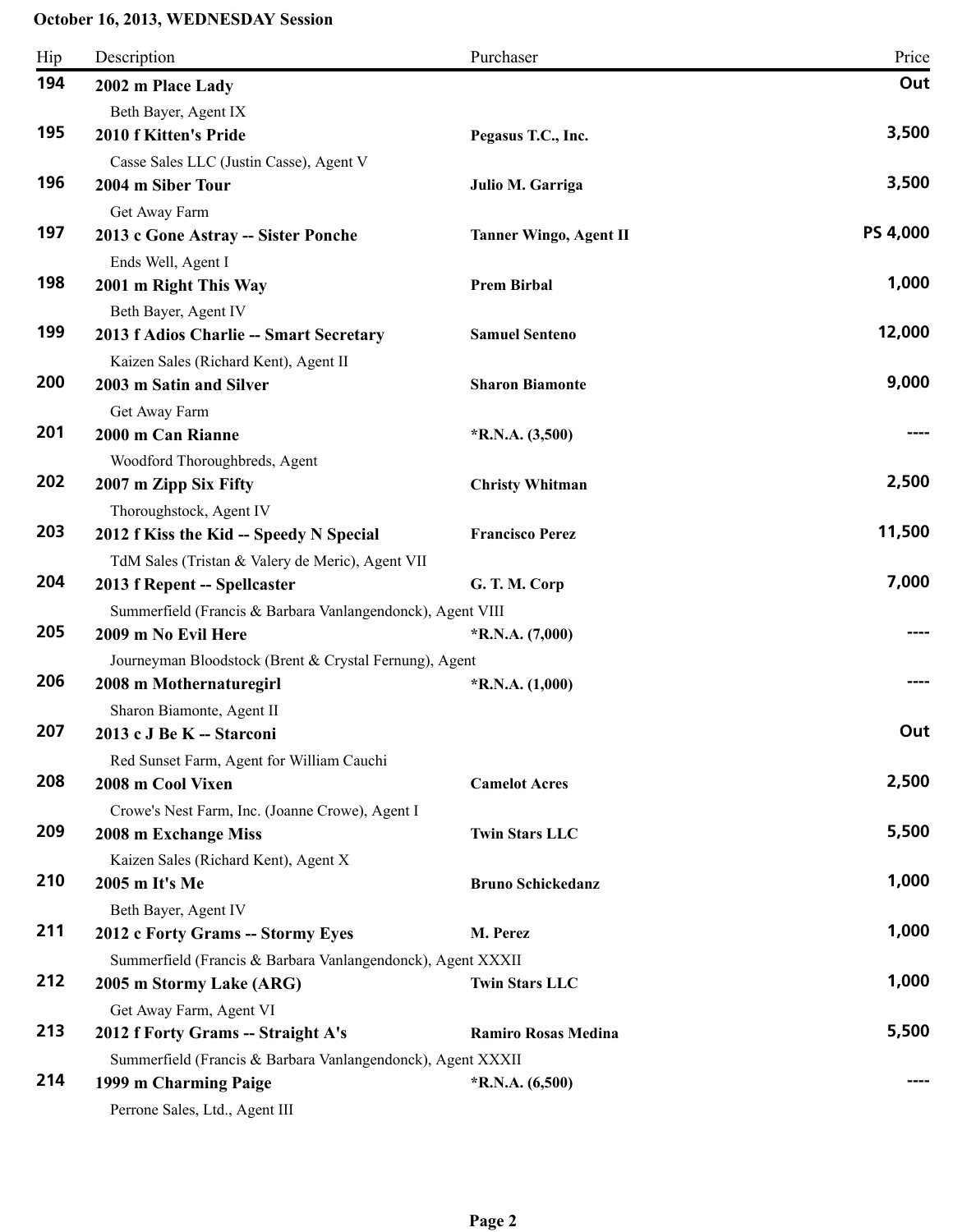| Hip | Description                                                             | Purchaser                                  | Price  |
|-----|-------------------------------------------------------------------------|--------------------------------------------|--------|
| 215 | 2013 c Repent -- Streetwise                                             | I. C. Stables                              | 16,000 |
|     | Donna H. McCullough                                                     |                                            |        |
| 216 | 1997 m Asset Value (IRE)                                                | $*R.N.A. (1,700)$                          |        |
|     | Abbie Road Farm (Lisa McGreevy), Agent IV                               |                                            |        |
| 217 | 2003 m Our Secretary                                                    |                                            | Out    |
|     | Journeyman Bloodstock (Brent & Crystal Fernung), Agent                  |                                            |        |
| 218 | 2005 m Jitterbug Blues                                                  | <b>Arindel Farm LLC</b>                    | 5,000  |
|     | Get Away Farm, Agent VI                                                 |                                            |        |
| 219 | 2004 m Good Enough                                                      | <b>Bruno Schickedanz</b>                   | 1,500  |
|     | Journeyman Bloodstock (Brent & Crystal Fernung), Agent                  |                                            |        |
| 220 | 2011 f Forty Grams -- Sutton Place                                      |                                            | Out    |
|     | Beth Bayer, Agent IV                                                    |                                            |        |
| 221 | 2013 c Forty Grams -- Sutton Place                                      | <b>Jose Munoz</b>                          | 6,000  |
|     | Summerfield (Francis & Barbara Vanlangendonck), Agent XXXII             |                                            |        |
| 222 | 2003 m Colorama                                                         | <b>Nolan Hajal</b>                         | 5,000  |
|     | Crowe's Nest Farm, Inc. (Joanne Crowe), Agent II                        |                                            |        |
| 223 | 2010 m Lemons and Roses                                                 | <b>Twin Stars LLC</b>                      | 1,200  |
|     | Summerfield (Francis & Barbara Vanlangendonck), Agent LXIII             |                                            |        |
| 224 | 2013 f Greatness -- Tensas Friend                                       | $*R.N.A. (9,500)$                          |        |
|     | Pleasant Acres Farm, Agent II                                           |                                            |        |
| 225 | 2013 c Leroidesanimaux (BRZ) -- Top of the NogginChad Schumer, Agent    |                                            | 27,000 |
|     | Turtle Pond Farm, Agent II                                              |                                            |        |
| 226 | 2013 c Ecclesiastic -- Torchme                                          | Rebecca Hayden, Agent for M J K Bloodstock | 6,500  |
|     | Summerfield (Francis & Barbara Vanlangendonck), Agent XXX               |                                            |        |
| 227 | 2008 m Stained Glass                                                    | Pegasus T.C., Inc.                         | 2,200  |
|     | Abbie Road Farm (Lisa McGreevy), Agent for<br>Blue Valley Farm, Inc. #2 |                                            |        |
| 228 | 2006 m Port Au Princess                                                 | $*R.N.A. (3,700)$                          |        |
|     | Ends Well                                                               |                                            |        |
| 229 | 2013 f Exclusive Quality -- Truly Fair                                  | <b>Miguel Melo</b>                         | 5,000  |
|     | Stroud's Lane Farm, LLC                                                 |                                            |        |
| 230 | 2013 c Gone Astray -- Tuff as Snuff                                     |                                            | Out    |
|     | Beth Bayer, Agent V                                                     |                                            |        |
| 231 | 2003 m Pepperup Potion                                                  | <b>Gary Patrick</b>                        | 3,700  |
|     | Peggy S. Dellheim LLC, Agent IV                                         |                                            |        |
| 232 | 2008 m Karen's Angel                                                    | $*R.N.A. (5,500)$                          |        |
|     | Get Away Farm, Agent VI                                                 |                                            |        |
| 233 | 2007 m Forgiven                                                         | Gem Racing, Inc.                           | 10,000 |
|     | Journeyman Bloodstock (Brent & Crystal Fernung), Agent                  |                                            |        |
| 234 | 2013 f Gone Astray -- Ucanttakeitwithu                                  | <b>Amalio Ruiz-Lozano</b>                  | 19,000 |
|     | Summerfield (Francis & Barbara Vanlangendonck), Agent XLVIII            |                                            |        |
| 235 | 2008 m Sophisticattin                                                   | $*R.N.A. (1,700)$                          |        |
|     | Get Away Farm, Agent VI                                                 |                                            |        |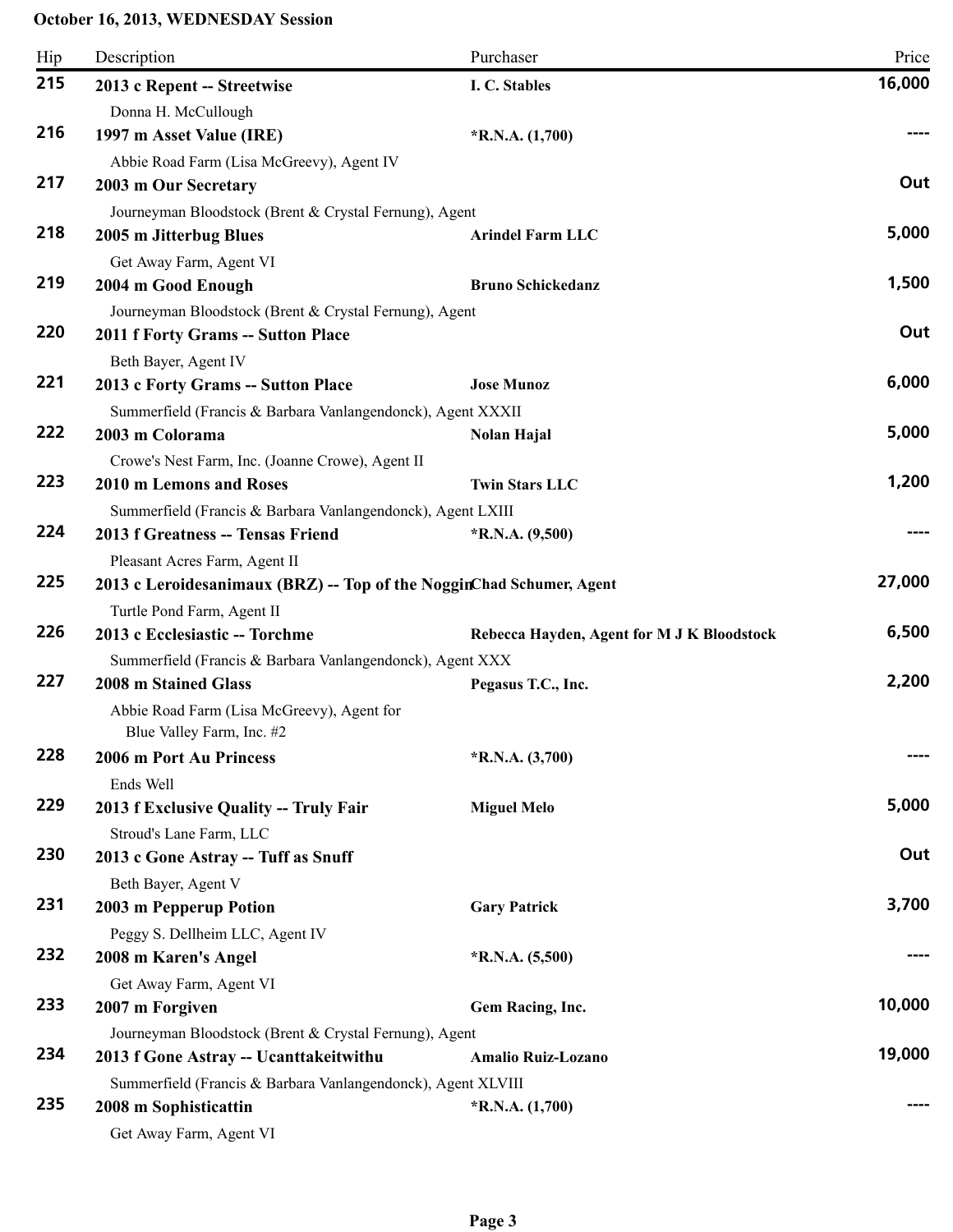| Hip | Description                                                 | Purchaser                     | Price  |
|-----|-------------------------------------------------------------|-------------------------------|--------|
| 236 | 2010 m Tiz a Storm                                          | <b>Mildred Arent</b>          | 5,500  |
|     | Woodford Thoroughbreds, Agent                               |                               |        |
| 237 | 2007 m Yes It's Valid                                       | <b>Hawks Nest LLC</b>         | 12,000 |
|     | Summerfield (Francis & Barbara Vanlangendonck), Agent XL    |                               |        |
| 238 | 2013 c Gone Astray -- Walkinforkisses                       | <b>Alfredo Perez</b>          | 13,000 |
|     | Kaizen Sales (Richard Kent), Agent X                        |                               |        |
| 239 | 2013 c High Cotton -- West Acre Waltz                       | <b>Victor Centeno</b>         | 17,000 |
|     | Turtle Pond Farm                                            |                               |        |
| 240 | 2004 m Darby Rose                                           | <b>Arindel Farm LLC</b>       | 3,500  |
|     | Jed K. Tilton                                               |                               |        |
| 241 | 2009 m Muchness                                             | <b>Steve Tucker</b>           | 4,000  |
|     | Journeyman Bloodstock (Brent & Crystal Fernung), Agent      |                               |        |
| 242 | 2011 m Smart Strike -- Wild Intention                       | <b>Arindel Farm LLC</b>       | 7,500  |
|     | Thoroughstock, Agent II                                     |                               |        |
| 243 | 2013 c With Distinction -- Wingover                         | BryLynn Farm, Inc.            | 25,000 |
|     | Sue Vacek, Agent II                                         |                               |        |
| 244 | 2001 m Chelsea Rose                                         | $*$ R.N.A. $(0)$              |        |
|     | Beth Bayer, Agent IV                                        |                               |        |
| 245 | 2013 f Old Fashioned -- Yonahey                             | Juan Centeno & Victor Centeno | 20,000 |
|     | Top Line Sales LLC, Agent IV                                |                               |        |
| 246 | 2013 c Benny the Bull -- You Mecke Me Crazy                 | <b>Miguel Melo</b>            | 4,000  |
|     | Ends Well, Agent I                                          |                               |        |
| 247 | 2013 f Mr. Nightlinger -- A Bit Bertha                      | <b>Fast Horses Bloodstock</b> | 20,000 |
|     | Deer Haven Farm                                             |                               |        |
| 248 | 2009 f By the Lee                                           | J. R. Cavanaugh               | 5,000  |
|     | Get Away Farm, Agent VI                                     |                               |        |
| 249 | 2010 m Aerospace                                            | Dr. Alfonso E. Martinez       | 1,700  |
|     | Summerfield (Francis & Barbara Vanlangendonck), Agent XLI   |                               |        |
| 250 | 2007 m Bernadette's Song                                    | <b>Morgan Miller</b>          | 6,000  |
|     | Get Away Farm, Agent VI                                     |                               |        |
| 251 | 2011 f Broken Vow -- Aidan                                  | <b>Prem Birbal</b>            | 1,500  |
|     | Summerfield (Francis & Barbara Vanlangendonck), Agent LXIII |                               |        |
| 252 | 2013 f Gone Astray -- Albali                                |                               | Out    |
|     | Peggy S. Dellheim LLC, Agent II                             |                               |        |
| 253 | 2009 m Wild Country Song                                    | Julio M. Garriga              | 8,000  |
|     | Turtle Pond Farm, Agent I                                   |                               |        |
| 254 | 2011 f Henny Hughes -- Albany House                         | <b>Bruno Schickedanz</b>      | 1,200  |
|     | Summerfield (Francis & Barbara Vanlangendonck), Agent LXIII |                               |        |
| 255 | 2003 m Redskin Rhumba                                       | $*$ R.N.A. $(0)$              |        |
|     | Beth Bayer, Agent IV                                        |                               |        |
| 256 | 2006 m Shimmering Jul                                       |                               | Out    |
|     | Thoroughstock, Agent III                                    |                               |        |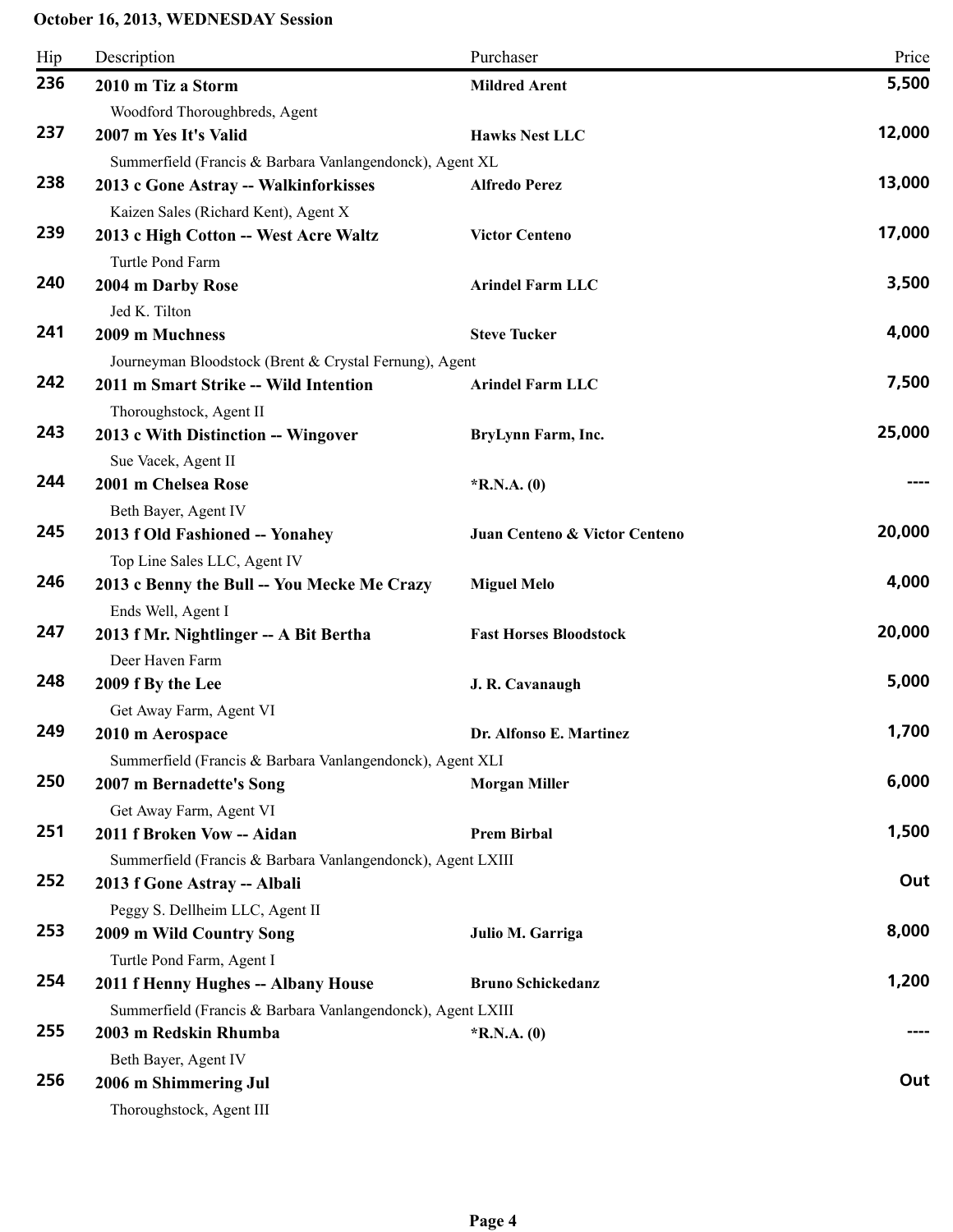| 257<br><b>Emanuel Centeno</b><br>2013 c Old Fashioned -- Apterous<br>Sue Vacek, Agent I<br>258<br>2003 m Apterous<br><b>Bruno Schickedanz</b><br>Sue Vacek, Agent I<br>259<br>2010 m Tessa<br><b>Pablo Marin</b><br>Abbie Road Farm (Lisa McGreevy), Agent IV<br>260<br>2011 f With Distinction -- Aunti Hattie<br>$*$ R.N.A. $(5,500)$<br>Sharon Biamonte, Agent I<br>261<br>2010 m Jennys Royalpurple<br><b>Larry Hillard</b><br>Woodford Thoroughbreds, Agent<br>262<br>1997 m Bea D J<br><b>McDowell Farm</b><br>Beth Bayer, Agent VI | Price  |
|-------------------------------------------------------------------------------------------------------------------------------------------------------------------------------------------------------------------------------------------------------------------------------------------------------------------------------------------------------------------------------------------------------------------------------------------------------------------------------------------------------------------------------------------|--------|
|                                                                                                                                                                                                                                                                                                                                                                                                                                                                                                                                           | 1,000  |
|                                                                                                                                                                                                                                                                                                                                                                                                                                                                                                                                           |        |
|                                                                                                                                                                                                                                                                                                                                                                                                                                                                                                                                           | 3,200  |
|                                                                                                                                                                                                                                                                                                                                                                                                                                                                                                                                           |        |
|                                                                                                                                                                                                                                                                                                                                                                                                                                                                                                                                           | 3,000  |
|                                                                                                                                                                                                                                                                                                                                                                                                                                                                                                                                           |        |
|                                                                                                                                                                                                                                                                                                                                                                                                                                                                                                                                           |        |
|                                                                                                                                                                                                                                                                                                                                                                                                                                                                                                                                           |        |
|                                                                                                                                                                                                                                                                                                                                                                                                                                                                                                                                           | 4,000  |
|                                                                                                                                                                                                                                                                                                                                                                                                                                                                                                                                           |        |
|                                                                                                                                                                                                                                                                                                                                                                                                                                                                                                                                           | 3,000  |
|                                                                                                                                                                                                                                                                                                                                                                                                                                                                                                                                           |        |
| 263<br>2013 c High Cotton -- Because I Like It<br>Rustlewood Farm, Inc.                                                                                                                                                                                                                                                                                                                                                                                                                                                                   | 25,000 |
| Summerfield (Francis & Barbara Vanlangendonck), Agent LXXXV                                                                                                                                                                                                                                                                                                                                                                                                                                                                               |        |
| 264<br>2008 m Because I Like It<br><b>Coteau Grove Farm LLC</b>                                                                                                                                                                                                                                                                                                                                                                                                                                                                           | 70,000 |
| Summerfield (Francis & Barbara Vanlangendonck), Agent LXXXV                                                                                                                                                                                                                                                                                                                                                                                                                                                                               |        |
| 265<br>2008 m She's Behaving                                                                                                                                                                                                                                                                                                                                                                                                                                                                                                              | Out    |
| Summerfield (Francis & Barbara Vanlangendonck), Agent XXX                                                                                                                                                                                                                                                                                                                                                                                                                                                                                 |        |
| 266<br><b>Efrain Diaz</b><br>2004 r Forty Grams                                                                                                                                                                                                                                                                                                                                                                                                                                                                                           | 1,200  |
| Beth Bayer, Agent IV<br>267                                                                                                                                                                                                                                                                                                                                                                                                                                                                                                               |        |
| 2013 f Saint Anddan -- Beneficial Bartok<br><b>Jose Munoz</b>                                                                                                                                                                                                                                                                                                                                                                                                                                                                             | 4,500  |
| Summerfield (Francis & Barbara Vanlangendonck), Agent VIII<br>268                                                                                                                                                                                                                                                                                                                                                                                                                                                                         |        |
| 1996 m Couldabeenabenz<br>$*$ R.N.A. $(1,000)$                                                                                                                                                                                                                                                                                                                                                                                                                                                                                            |        |
| Journeyman Bloodstock (Brent & Crystal Fernung), Agent<br>269                                                                                                                                                                                                                                                                                                                                                                                                                                                                             | Out    |
| 2013 c Two Step Salsa -- Blindfold                                                                                                                                                                                                                                                                                                                                                                                                                                                                                                        |        |
| Double C Farm<br>270<br>2009 m Guskadocious                                                                                                                                                                                                                                                                                                                                                                                                                                                                                               | Out    |
|                                                                                                                                                                                                                                                                                                                                                                                                                                                                                                                                           |        |
| Summerfield (Francis & Barbara Vanlangendonck), Agent XLI<br>271<br>2013 f Greatness -- Brandy Brandy<br>$*R.N.A. (3,500)$                                                                                                                                                                                                                                                                                                                                                                                                                |        |
| Turtle Pond Farm, Agent III                                                                                                                                                                                                                                                                                                                                                                                                                                                                                                               |        |
| 272<br>2013 c Put It Back -- Brewmatic<br>Ricardo Ascencio                                                                                                                                                                                                                                                                                                                                                                                                                                                                                | 9,000  |
| Ends Well, Agent I                                                                                                                                                                                                                                                                                                                                                                                                                                                                                                                        |        |
| 273<br>2012 c Cool Coal Man -- Brilliant Touch<br><b>Janice Woods</b>                                                                                                                                                                                                                                                                                                                                                                                                                                                                     | 15,000 |
| Bobby Jones Equine LLC, Agent IV                                                                                                                                                                                                                                                                                                                                                                                                                                                                                                          |        |
| 274<br><b>Angel Hernandez</b><br>2013 f Bob and John -- Buck High                                                                                                                                                                                                                                                                                                                                                                                                                                                                         | 11,000 |
| Deer Haven Farm                                                                                                                                                                                                                                                                                                                                                                                                                                                                                                                           |        |
| 275<br>2002 m Roxy Slew<br><b>Katie Cutrer</b>                                                                                                                                                                                                                                                                                                                                                                                                                                                                                            | 1,700  |
| Summerfield (Francis & Barbara Vanlangendonck), Agent XCIII                                                                                                                                                                                                                                                                                                                                                                                                                                                                               |        |
| 276<br>2013 f Forty Grams -- But Mommy<br><b>Tom McCrocklin, Agent</b>                                                                                                                                                                                                                                                                                                                                                                                                                                                                    | 9,000  |
| Summerfield (Francis & Barbara Vanlangendonck), Agent XXXII                                                                                                                                                                                                                                                                                                                                                                                                                                                                               |        |
| 277<br>2013 f J P's Gusto -- Cali Cali<br><b>Efrain Gonzalez</b>                                                                                                                                                                                                                                                                                                                                                                                                                                                                          | 10,500 |
| Sue Vacek, Agent I                                                                                                                                                                                                                                                                                                                                                                                                                                                                                                                        |        |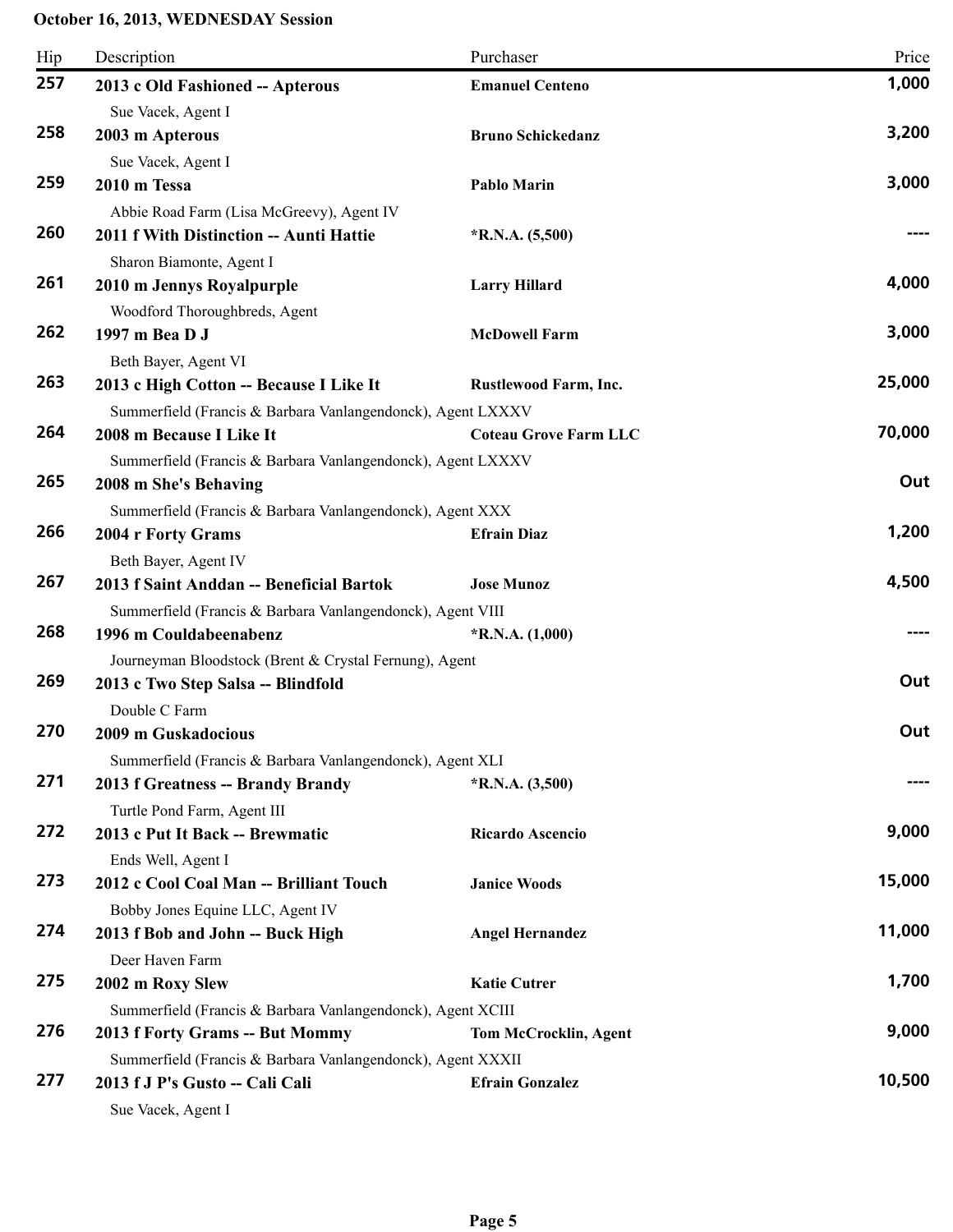| Hip | Description                                                                        | Purchaser                          | Price     |
|-----|------------------------------------------------------------------------------------|------------------------------------|-----------|
| 278 | 2001 m Cali Cali                                                                   | <b>Ed Gredvig</b>                  | 4,500     |
|     | Sue Vacek, Agent I                                                                 |                                    |           |
| 279 | 2003 m Streetwise                                                                  | <b>Mighty White Stallion LLC</b>   | 5,000     |
|     | Donna H. McCullough                                                                |                                    |           |
| 280 | 2013 c Graeme Hall -- Catchy Patton                                                | <b>Blue River Bloodstock</b>       | 20,000    |
|     | Summerfield (Francis & Barbara Vanlangendonck), Agent LXXIII                       |                                    |           |
| 281 | 2013 c A. P. Warrior -- Catoutofhail                                               |                                    | Out       |
|     | Perrone Sales, Ltd., Agent IV                                                      |                                    |           |
| 282 | 2010 m Eva's Pearl                                                                 | <b>Bruno Schickedanz</b>           | 2,700     |
|     | Ends Well, Agent VI                                                                |                                    |           |
| 283 | 2013 c With Distinction -- Chelle Spendabuck                                       | <b>Pablo Marin and Jaime Marin</b> | 11,000    |
|     | Ends Well, Agent I                                                                 |                                    |           |
| 284 | <b>2010 f Long Blooming Rose</b>                                                   |                                    | Out       |
|     | Beth Bayer, Agent IV                                                               |                                    |           |
| 285 | 1999 m Christmas Party                                                             | <b>Driver Bloodstock</b>           | 4,000     |
|     | Summerfield (Francis & Barbara Vanlangendonck), Agent CXIX                         |                                    |           |
| 286 | 1996 m Split Decision                                                              | <b>Bruno Schickedanz</b>           | 3,200     |
|     | Shamrock Thoroughbreds                                                             |                                    |           |
| 287 | 2009 m Cheeky Monkey                                                               | Mar Racing Stable, Inc.            | 5,000     |
| 288 | Journeyman Bloodstock (Brent & Crystal Fernung), Agent                             |                                    | 9,000     |
|     | 2013 f Kodiak Kowboy -- Classy City Lady                                           | <b>Christy Whitman</b>             |           |
| 289 | Turtle Pond Farm, Agent II                                                         |                                    | 5,200     |
|     | 2011 f English Channel -- Constancy                                                | <b>Rolling Meadows Farm, Inc.</b>  |           |
| 290 | Summerfield (Francis & Barbara Vanlangendonck), Agent LXIII<br>2005 m Market Price |                                    | 3,000     |
|     |                                                                                    | <b>Juan Andres Rodriguez</b>       |           |
| 291 | Kaizen Sales (Richard Kent), Agent II<br>2013 c Gone Astray -- Courtly Choice      | <b>Machmer Hall</b>                | 62,000    |
|     |                                                                                    |                                    |           |
| 292 | Perrone Sales, Ltd., Agent II<br>2005 m Secret Vendetta                            | <b>Mighty White Stallion LLC</b>   | 1,200     |
|     | Summerfield (Francis & Barbara Vanlangendonck), Agent XLI                          |                                    |           |
| 293 | 2007 m Gerwinii                                                                    | <b>Bruno Schickedanz</b>           | 3,000     |
|     | Get Away Farm, Agent VI                                                            |                                    |           |
| 294 | 2006 m Shezagreatgal                                                               | <b>Double Infinity Ranch</b>       | 12,000    |
|     | Select Sales, Agent                                                                |                                    |           |
| 295 | 2002 m Erin's Glittergirl                                                          | $*$ R.N.A. $(0)$                   |           |
|     | Woodford Thoroughbreds, Agent                                                      |                                    |           |
| 296 | 2009 m Sunbabyrun                                                                  | <b>Robert Meshell</b>              | 2,200     |
|     | Journeyman Bloodstock (Brent & Crystal Fernung), Agent                             |                                    |           |
| 297 | 1997 m Dance Delight                                                               | <b>Peter Rosbeck</b>               | PS 17,500 |
|     | Sharon Biamonte, Agent I                                                           |                                    |           |
| 298 | 2008 m Little Heiress                                                              | $*R.N.A. (9,500)$                  |           |
|     | Sharon Biamonte, Agent I                                                           |                                    |           |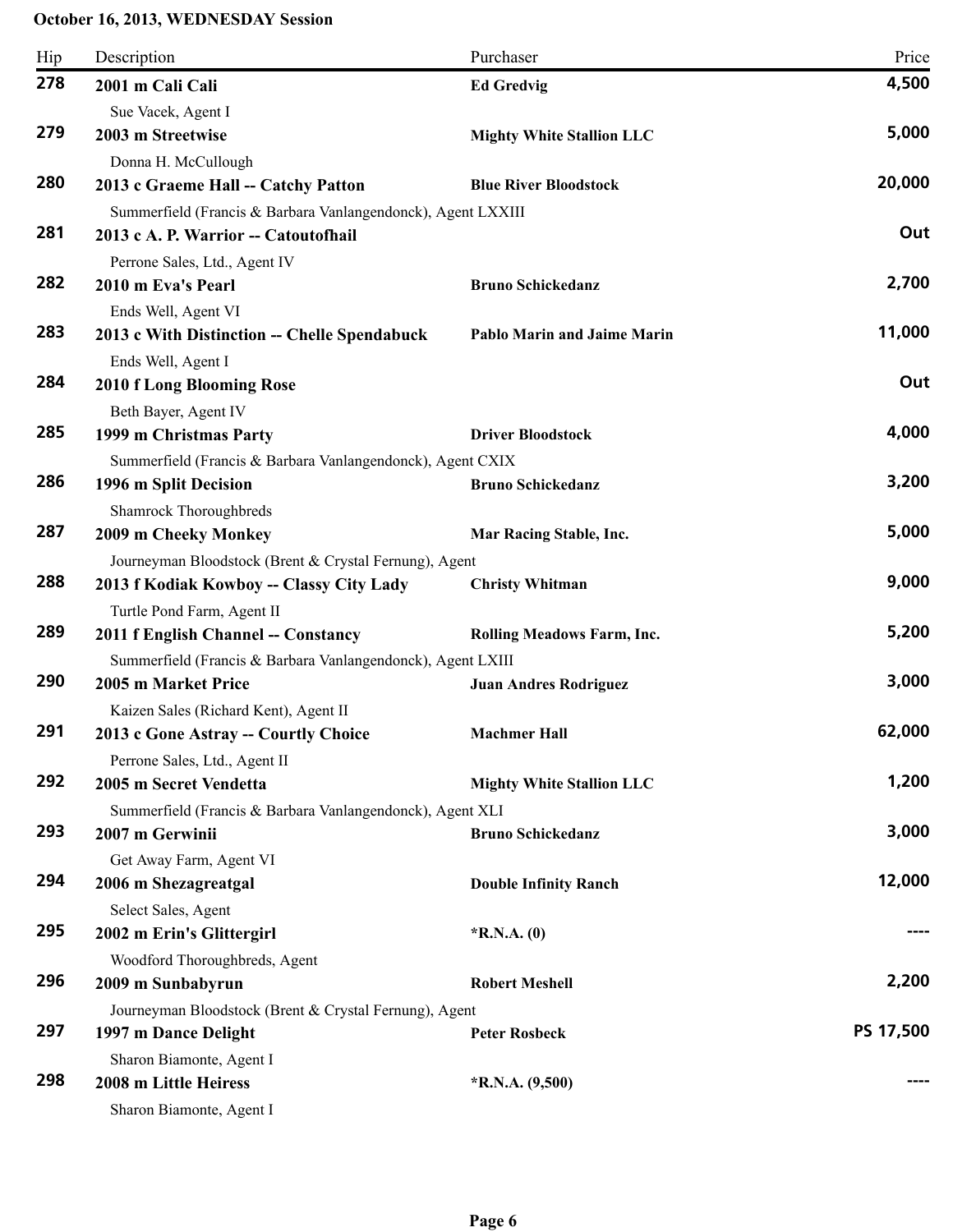| Hip | Description                                                                                  | Purchaser                                        | Price           |
|-----|----------------------------------------------------------------------------------------------|--------------------------------------------------|-----------------|
| 299 | 2013 f City Place -- Darlin Dixie                                                            | <b>Gabriele Trout-Dennis</b>                     | 4,500           |
|     | Summerfield (Francis & Barbara Vanlangendonck), Agent XI                                     |                                                  |                 |
| 300 | 1999 m D' Monster                                                                            | Span Investments, Inc.                           | 6,000           |
|     | Journeyman Bloodstock (Brent & Crystal Fernung), Agent                                       |                                                  |                 |
| 301 | 2001 m She's Enough                                                                          | <b>George DeBenedicty, Agent for Bruna Cunha</b> | 3,500           |
|     | Woodford Thoroughbreds, Agent                                                                |                                                  |                 |
| 302 | 2013 c Line of David -- Devil's Bargain                                                      | <b>Philippe Vinh</b>                             | 8,000           |
|     | Get Away Farm, Agent I                                                                       |                                                  |                 |
| 303 | 2013 c Awesome of Course -- Dewars Rocks                                                     | Sarah McCord, Agent                              | 15,000          |
|     | Journeyman Bloodstock (Brent & Crystal Fernung), Agent                                       |                                                  |                 |
| 304 | 2009 m Dixie Sovereignty                                                                     |                                                  | Out             |
|     | Summerfield (Francis & Barbara Vanlangendonck), Agent LXIII                                  |                                                  |                 |
| 305 | 2003 m Alie's Dolly                                                                          | Lynne & Chris Boutte                             | 5,000           |
|     | Summerfield (Francis & Barbara Vanlangendonck), Agent X                                      |                                                  |                 |
| 306 | 2011 c Graeme Hall -- Dorothy Mari<br>Johnny Collins, Agent I                                |                                                  | Out             |
| 307 | 1993 m Ever Lasting                                                                          | <b>Cynthia Lewis</b>                             | 1,000           |
|     |                                                                                              |                                                  |                 |
| 308 | Kim Harrison (Top Speed Farm), Agent II<br>2013 f Graeme Hall -- Eden Lodge                  | Sarah McCord, Agent                              | 33,000          |
|     |                                                                                              |                                                  |                 |
| 309 | Get Away Farm, Agent IV<br>2009 m Sexy Suzy                                                  | $*R.N.A. (6,500)$                                |                 |
|     | Woodford Thoroughbreds, Agent                                                                |                                                  |                 |
| 310 | 2008 m Dakota Sis                                                                            | <b>Y-Lo Racing Stables LLC</b>                   | 5,000           |
|     |                                                                                              |                                                  |                 |
| 311 | Get Away Farm, Agent VI<br>2013 c Cowtown Cat -- Fathom                                      | <b>Amalio Ruiz-Lozano</b>                        | 16,000          |
|     |                                                                                              |                                                  |                 |
| 312 | Belleview High FFA Equine Program<br>2003 m Mo Mecke Blues                                   | Bruno Schickedanz                                | 1,500           |
|     |                                                                                              |                                                  |                 |
| 313 | Kaizen Sales (Richard Kent), Agent IX<br>2013 f General Quarters -- Flip the Stone           |                                                  | Out             |
|     | Shadybrook Farm, Inc. (Michael Yates), Agent                                                 |                                                  |                 |
| 314 | 2004 m Halo Victory                                                                          | $*R.N.A. (2,000)$                                |                 |
|     |                                                                                              |                                                  |                 |
| 315 | Get Away Farm, Agent VI<br>2013 f Keyed Entry -- Fond of You                                 | Pam Krull                                        | <b>PS 8,500</b> |
|     | Summerfield (Francis & Barbara Vanlangendonck), Agent IV                                     |                                                  |                 |
| 316 | 2012 c Forty Grams -- Foxy Patty                                                             | <b>Peter David Knoll</b>                         | 2,000           |
|     | Summerfield (Francis & Barbara Vanlangendonck), Agent XXXII                                  |                                                  |                 |
| 317 | 2013 c Two Step Salsa -- Franconia                                                           | <b>Victor Centeno</b>                            | 15,000          |
|     |                                                                                              |                                                  |                 |
| 318 | Summerfield (Francis & Barbara Vanlangendonck), Agent IV<br>2002 m It'z All Mine             | <b>Two Sharp Hats</b>                            | 3,200           |
|     |                                                                                              |                                                  |                 |
| 319 | Summerfield (Francis & Barbara Vanlangendonck), Agent CXIII<br><b>2010 f Slippery Street</b> | <b>Iron Oak Farm</b>                             | 1,000           |
|     | Woodford Thoroughbreds, Agent                                                                |                                                  |                 |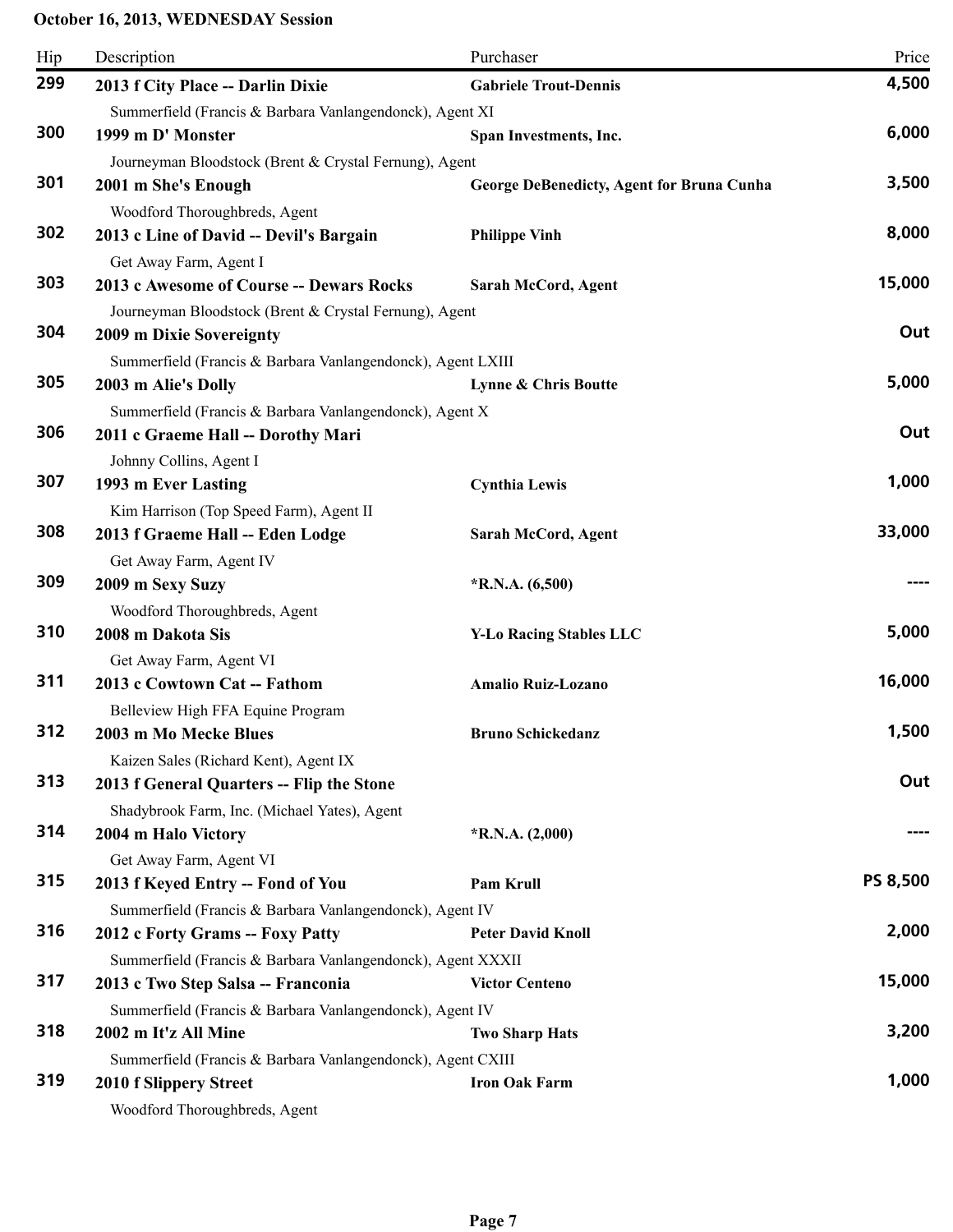| Hip | Description                                                                         | Purchaser                     | Price  |
|-----|-------------------------------------------------------------------------------------|-------------------------------|--------|
| 320 | 2010 f Cojo's Loco                                                                  | <b>Nancy Gould</b>            | 1,000  |
| 321 | Abbie Road Farm (Lisa McGreevy), Agent I<br>2013 f Even the Score -- Girl Scout     | Inside Move, Inc.             | 14,000 |
| 322 | Perrone Sales, Ltd., Agent for McDowell Farm<br>2013 c A. P. Warrior -- Glitterball |                               | Out    |
| 323 | Perrone Sales, Ltd., Agent II<br>2013 f Ruler's Court -- Go Go Gumbo                | <b>Jim Gulick</b>             | 4,700  |
| 324 | Red Sunset Farm, Agent for William Cauchi<br>2013 f First Dude -- Golden Legacy     | <b>Mike Eckman</b>            | 25,000 |
|     | Summerfield (Francis & Barbara Vanlangendonck), Agent LXXVII                        |                               |        |
| 325 | 2013 f Imperialism -- Golden Trumpet                                                | <b>Frank Campione</b>         | 5,000  |
|     | Summerfield (Francis & Barbara Vanlangendonck), Agent IV                            |                               |        |
| 326 | 2008 m Essence of Halo                                                              | <b>Jeff Morris</b>            | 1,700  |
|     | Beth Bayer, Agent XIV                                                               |                               |        |
| 327 | 2013 f Scrimshaw -- Good Granny                                                     | <b>Mike Borchetta</b>         | 3,500  |
|     | Deer Haven Farm                                                                     |                               |        |
| 328 | 2008 m Ejay                                                                         | <b>Gary Patrick</b>           | 2,300  |
|     | Thoroughstock, Agent I                                                              |                               |        |
| 329 | 2011 f Put It Back -- Hart's Hope                                                   | <b>Bruno Schickedanz</b>      | 1,000  |
|     | Woodford Thoroughbreds, Agent                                                       |                               |        |
| 330 | 2013 c Forty Grams -- Her Own Woman                                                 | M. Perez                      | 2,200  |
|     | Summerfield (Francis & Barbara Vanlangendonck), Agent XXXII                         |                               |        |
| 331 | 2006 m Albali                                                                       | <b>Gary Patrick</b>           | 2,700  |
|     | Peggy S. Dellheim LLC, Agent II                                                     |                               |        |
| 332 | 2013 f With Distinction -- Holiday Ashley                                           | <b>Keith Dickey, Agent</b>    | 17,000 |
|     | Double C Farm                                                                       |                               |        |
| 333 | 2003 m Red Hot Lover                                                                | <b>Juan Rodriguez</b>         | 4,500  |
|     | Journeyman Bloodstock (Brent & Crystal Fernung), Agent                              |                               |        |
| 334 | 2013 c Motovato -- Iced Cappucino                                                   |                               | Out    |
|     | <b>Stars and Bars Bloodstock</b>                                                    |                               |        |
| 335 | 2013 c Imperialism -- Icy Chris                                                     | <b>Samuel Guerra</b>          | 13,000 |
|     | Kaizen Sales (Richard Kent), Agent II                                               |                               |        |
| 336 | 2013 c Bustin Stones -- I Drink Alone                                               | <b>Jumping Jack Racing</b>    | 48,000 |
|     | Casey Newick LLC                                                                    |                               |        |
| 337 | 2011 f Kitten's Joy -- Indyan Lisa                                                  | <b>Champion Racing Stable</b> | 10,000 |
|     | Summerfield (Francis & Barbara Vanlangendonck), Agent VI                            |                               |        |
| 338 | 2013 c Value Plus -- Inhonorofjohnnie                                               | Sarah McCord, Agent           | 11,000 |
|     | Peggy S. Dellheim LLC, Agent I                                                      |                               |        |
| 339 | 2007 m I Got Rhythm                                                                 | $*$ R.N.A. $(1,700)$          |        |
|     | Kaizen Sales (Richard Kent), Agent IX                                               |                               |        |
| 340 | 1997 m Sword Princess                                                               | $*R.N.A. (1,700)$             |        |
|     | Abbie Road Farm (Lisa McGreevy), Agent IV                                           |                               |        |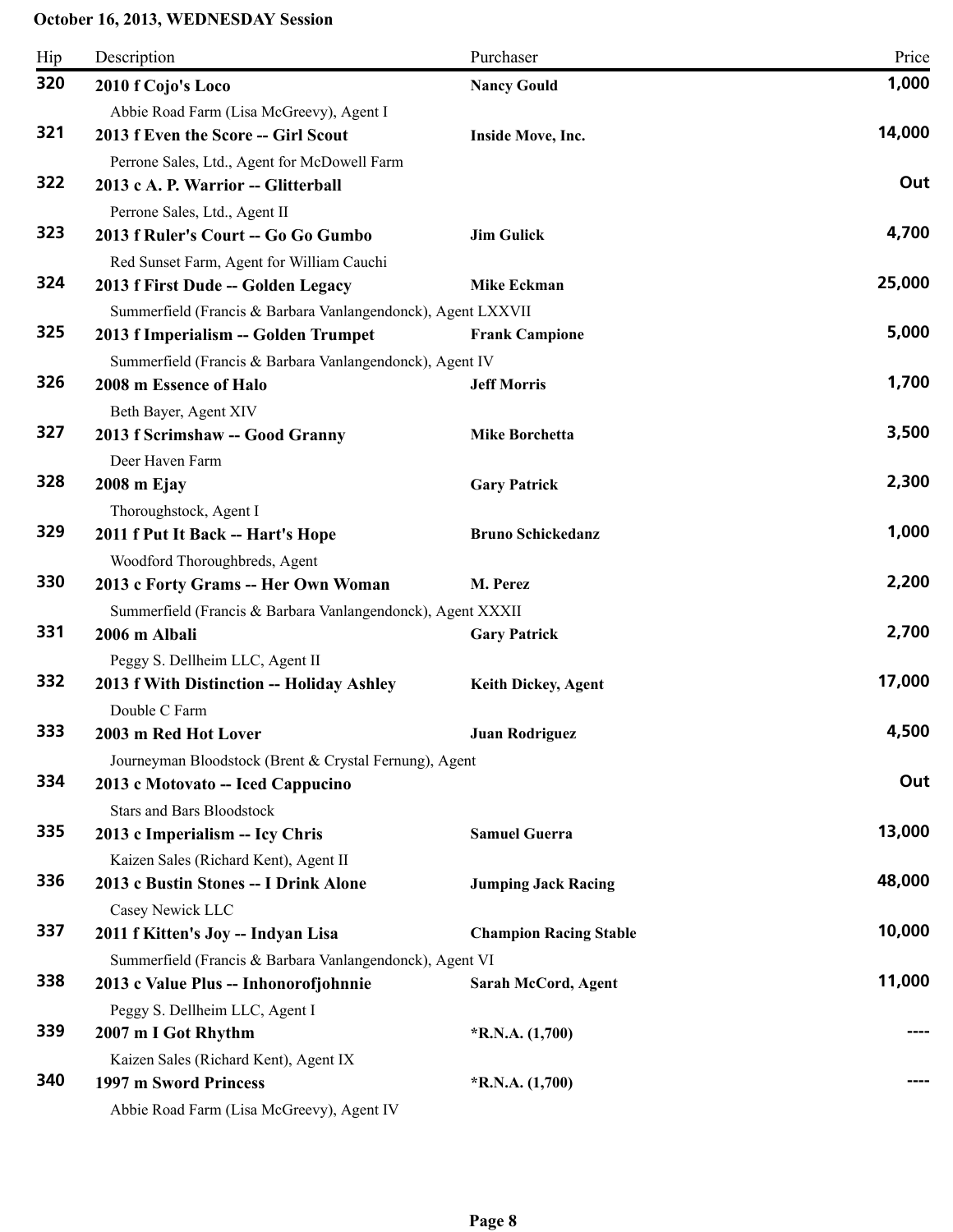| Hip | Description                                                                      | Purchaser                           | Price  |
|-----|----------------------------------------------------------------------------------|-------------------------------------|--------|
| 341 | 2013 c Forty Grams -- It's Me                                                    | <b>Ascencion Stable</b>             | 3,200  |
|     | Summerfield (Francis & Barbara Vanlangendonck), Agent XXXII                      |                                     |        |
| 342 | 2013 c Bluegrass Cat -- Jeepers                                                  | <b>Hawks Nest LLC</b>               | 10,500 |
|     | TdM Sales (Tristan & Valery de Meric), Agent IV                                  |                                     |        |
| 343 | 2012 c Imperialism -- Joalshecon                                                 |                                     | Out    |
|     | Get Away Farm, Agent II                                                          |                                     |        |
| 344 | 2003 m Sutton Place                                                              | $*$ R.N.A. $(0)$                    |        |
|     | Beth Bayer, Agent IV                                                             |                                     |        |
| 345 | 2013 f The Daddy -- Just a Baroness                                              | <b>Exclusive Equine Investments</b> | 13,000 |
|     | Red Sunset Farm, Agent for William Cauchi                                        |                                     |        |
| 346 | 2011 f Imperialism -- Katyroadpink                                               |                                     | Out    |
|     | Get Away Farm                                                                    |                                     |        |
| 347 | 2013 c A. P. Warrior -- Keda B                                                   | <b>Angie Stopanio</b>               | 2,000  |
| 348 | Sugar Hill LLC                                                                   |                                     | 3,500  |
|     | 2010 m Living in Rome                                                            | <b>Robert Meshell, Agent</b>        |        |
| 349 | Summerfield (Francis & Barbara Vanlangendonck), Agent XCIII<br>2001 m Scattitude |                                     | 1,500  |
|     |                                                                                  | <b>TW Racing</b>                    |        |
| 350 | Crowe's Nest Farm, Inc. (Joanne Crowe), Agent<br>2002 m Hot Canary               | <b>Marilyn McMaster</b>             | 7,500  |
|     |                                                                                  |                                     |        |
| 351 | T-Square Stud LLC, Agent II<br>2007 m Star Anna                                  | <b>Hawks Nest LLC</b>               | 5,000  |
|     | Select Sales, Agent                                                              |                                     |        |
| 352 | 2006 m Smart N Lonely                                                            | Breeze 'em in the Dark              | 8,000  |
|     | Crowe's Nest Farm, Inc. (Joanne Crowe), Agent II                                 |                                     |        |
| 353 | 1997 m Princess Dehere                                                           | $*R.N.A. (9,500)$                   |        |
|     | Sharon Biamonte, Agent I                                                         |                                     |        |
| 354 | 2010 m Up for Grabs                                                              | <b>Courtney Meagher</b>             | 3,000  |
|     | Thoroughstock, Agent I                                                           |                                     |        |
| 355 | 2001 m But Mommy                                                                 | $*$ R.N.A. $(0)$                    |        |
|     | Beth Bayer, Agent IV                                                             |                                     |        |
| 356 | 2003 m Lovelorn                                                                  | <b>Bruno Schickedanz</b>            | 4,700  |
|     | Journeyman Bloodstock (Brent & Crystal Fernung), Agent                           |                                     |        |
| 357 | 2013 c First Dude -- Marrakech Dawn                                              | <b>Yankee Farm</b>                  | 40,000 |
|     | Top Line Sales LLC, Agent V                                                      |                                     |        |
| 358 | 2008 m Lily's Hope                                                               | <b>Eisaman Equine</b>               | 35,000 |
|     | Journeyman Bloodstock (Brent & Crystal Fernung), Agent                           |                                     |        |
| 359 | 2013 f Wilburn -- Milliondollarbill                                              | <b>Christine Hosier, Agent</b>      | 70,000 |
|     | Beth Bayer, Agent XV                                                             |                                     |        |
| 360 | 2012 f Leroidesanimaux (BRZ) -- Miss Alabama                                     | <b>Francisco Hernandez</b>          | 22,000 |
|     | Top Line Sales LLC, Agent VI                                                     |                                     |        |
| 361 | 2007 m Fleet Shopper                                                             | Craig L. Wheeler                    | 6,500  |
|     | Get Away Farm, Agent VI                                                          |                                     |        |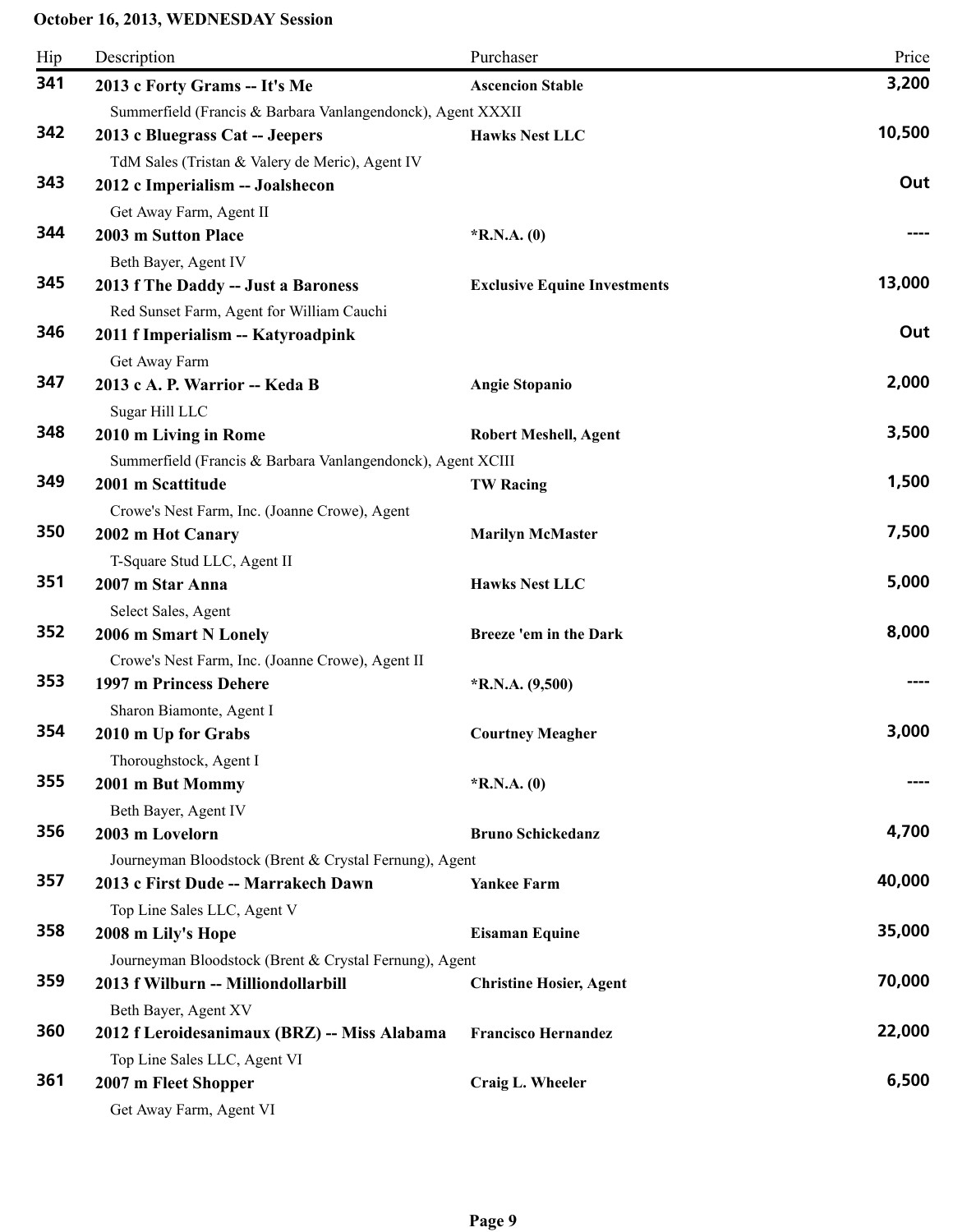| Hip | Description                                                     | Purchaser                      | Price  |
|-----|-----------------------------------------------------------------|--------------------------------|--------|
| 362 | 2013 f J P's Gusto -- Miss Skeetd                               | <b>Samuel Senteno</b>          | 6,000  |
|     | Summerfield (Francis & Barbara Vanlangendonck), Agent XLVIII    |                                |        |
| 363 | 2013 c Roman Ruler -- Mocita                                    |                                | Out    |
|     | TdM Sales (Tristan & Valery de Meric), Agent III                |                                |        |
| 364 | 2008 m Perfected Promise                                        | <b>Marilyn McMaster</b>        | 5,500  |
|     | Summerfield (Francis & Barbara Vanlangendonck), Agent X         |                                |        |
| 365 | 2009 f Hot Roots                                                | <b>Jay Goodwin, Agent</b>      | 41,000 |
|     | Get Away Farm, Agent VI                                         |                                |        |
| 366 | 1999 m Honeymooner                                              | <b>Brett A. Brinkman</b>       | 7,000  |
|     | Get Away Farm, Agent III                                        |                                |        |
| 367 | 2008 m Run Kitten                                               | $*$ R.N.A. $(2,200)$           |        |
|     | Peggy S. Dellheim LLC, Agent V                                  |                                |        |
| 368 | 2013 c First Dude -- Mount Gay                                  | <b>Classic Oaks Farm</b>       | 27,000 |
|     | Perrone Sales, Ltd., Agent for McDowell Farm                    |                                |        |
| 369 | 2007 m Her Own Woman                                            | <b>Bruno Schickedanz</b>       | 1,700  |
| 370 | Beth Bayer, Agent IV                                            |                                | 6,200  |
|     | 2005 m Popsicle Toes                                            | <b>McDowell Farm</b>           |        |
| 371 | Select Sales, Agent                                             |                                | 4,000  |
|     | 2006 m Rock 'n' Roll Gal                                        | Breeze 'em in the Dark         |        |
| 372 | Get Away Farm, Agent VI<br>2013 c Awesome of Course -- Name Tag | <b>Little Jimmy Bloodstock</b> | 15,000 |
|     |                                                                 |                                |        |
| 373 | Top Line Sales LLC, Agent VII<br>Withdrawn                      |                                | Out    |
|     |                                                                 |                                |        |
| 374 | 2007 m Fancy Fact                                               | Jeff & Donna Pitzer            | 1,000  |
|     | Kaizen Sales (Richard Kent), Agent II                           |                                |        |
| 375 | 2012 f Mass Media -- One Lucky Cat                              | M. S. M. Stable                | 6,000  |
|     | Robert B. Bryan                                                 |                                |        |
| 376 | 2004 m Soldier Girl                                             | $*R.N.A. (8,500)$              |        |
|     | Kaizen Sales (Richard Kent), Agent IX                           |                                |        |
| 377 | 2005 m Haut Monde                                               | $*$ R.N.A. $(1,000)$           |        |
|     | Get Away Farm                                                   |                                |        |
| 378 | 2013 f Forty Grams -- Patrica's Right                           | <b>Michelle Severson</b>       | 1,400  |
|     | Summerfield (Francis & Barbara Vanlangendonck), Agent XXXII     |                                |        |
| 379 | 2000 m Valid Reward                                             | <b>McDowell Farm</b>           | 6,000  |
|     | Pleasant Acres Farm, Agent III                                  |                                |        |
| 380 | 2012 c Forty Grams -- Paula Smith                               | <b>Juan Andres Rodriguez</b>   | 3,200  |
|     | Summerfield (Francis & Barbara Vanlangendonck), Agent XXXII     |                                |        |
| 381 | 2010 f Date With an Angel                                       | Martha A Johnson               | 1,800  |
|     | Big Easy, Agent IV                                              |                                |        |
| 382 | 2013 c Wekiva Springs -- Penny Express                          | <b>Maverick Stables</b>        | 8,000  |
|     | Kaizen Sales (Richard Kent), Agent I                            |                                |        |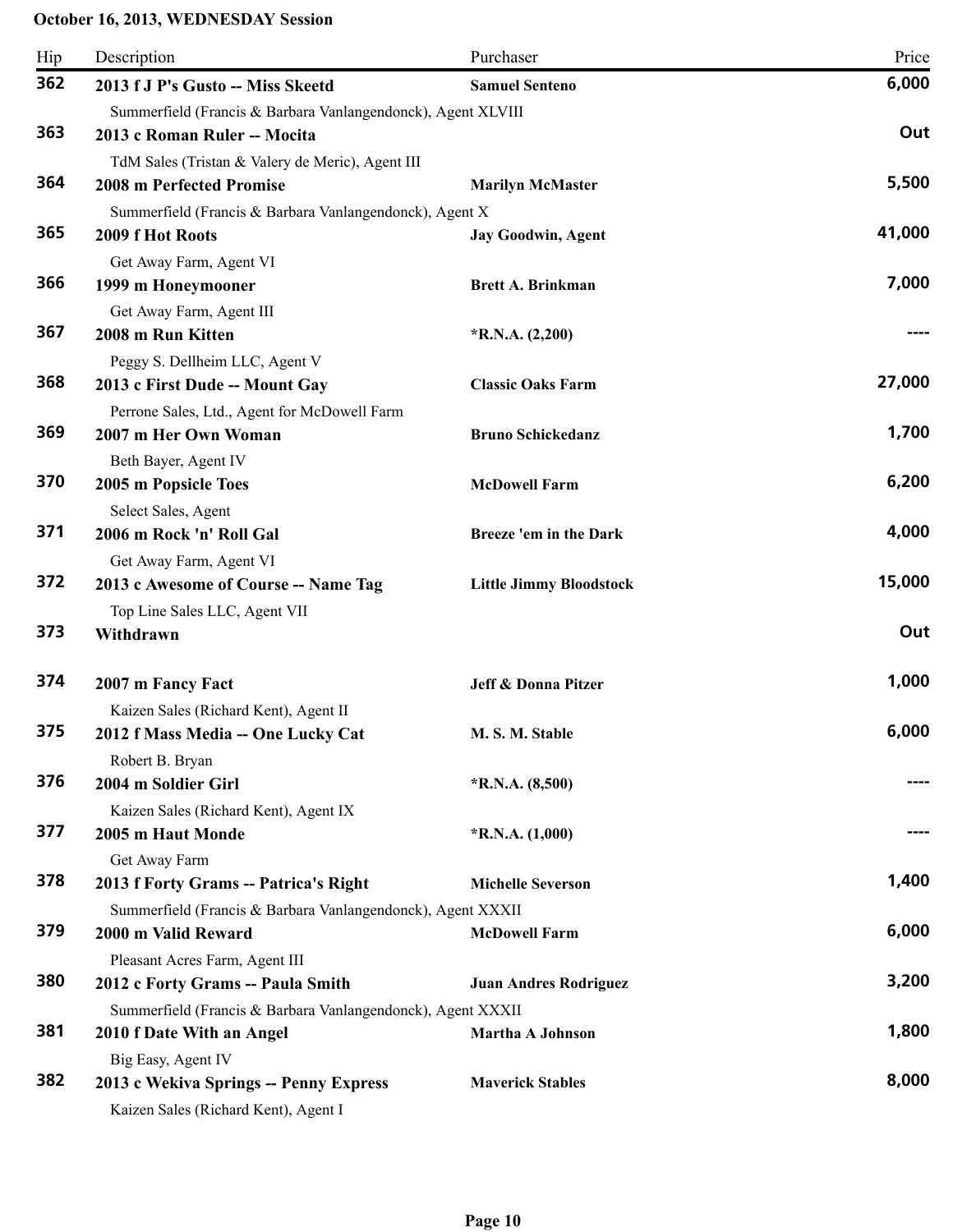| Hip | Description                                                       | Purchaser                      | Price  |
|-----|-------------------------------------------------------------------|--------------------------------|--------|
| 383 | 2010 m Cereja                                                     | <b>Michael V. Laurato</b>      | 1,000  |
| 384 | Beth Bayer, Agent XVI<br>2013 c Crown of Thorns -- Prize Penny    | <b>Shooting Star Sales LLC</b> | 15,000 |
| 385 | Kaizen Sales (Richard Kent), Agent I<br>2007 m Queen of the Pride | David F. Kegley                | 37,000 |
| 386 | Kaizen Sales (Richard Kent), Agent XI<br>1998 m Caught Kissing    | $*$ R.N.A. $(7,200)$           |        |
|     | Sharon Biamonte, Agent I                                          |                                |        |